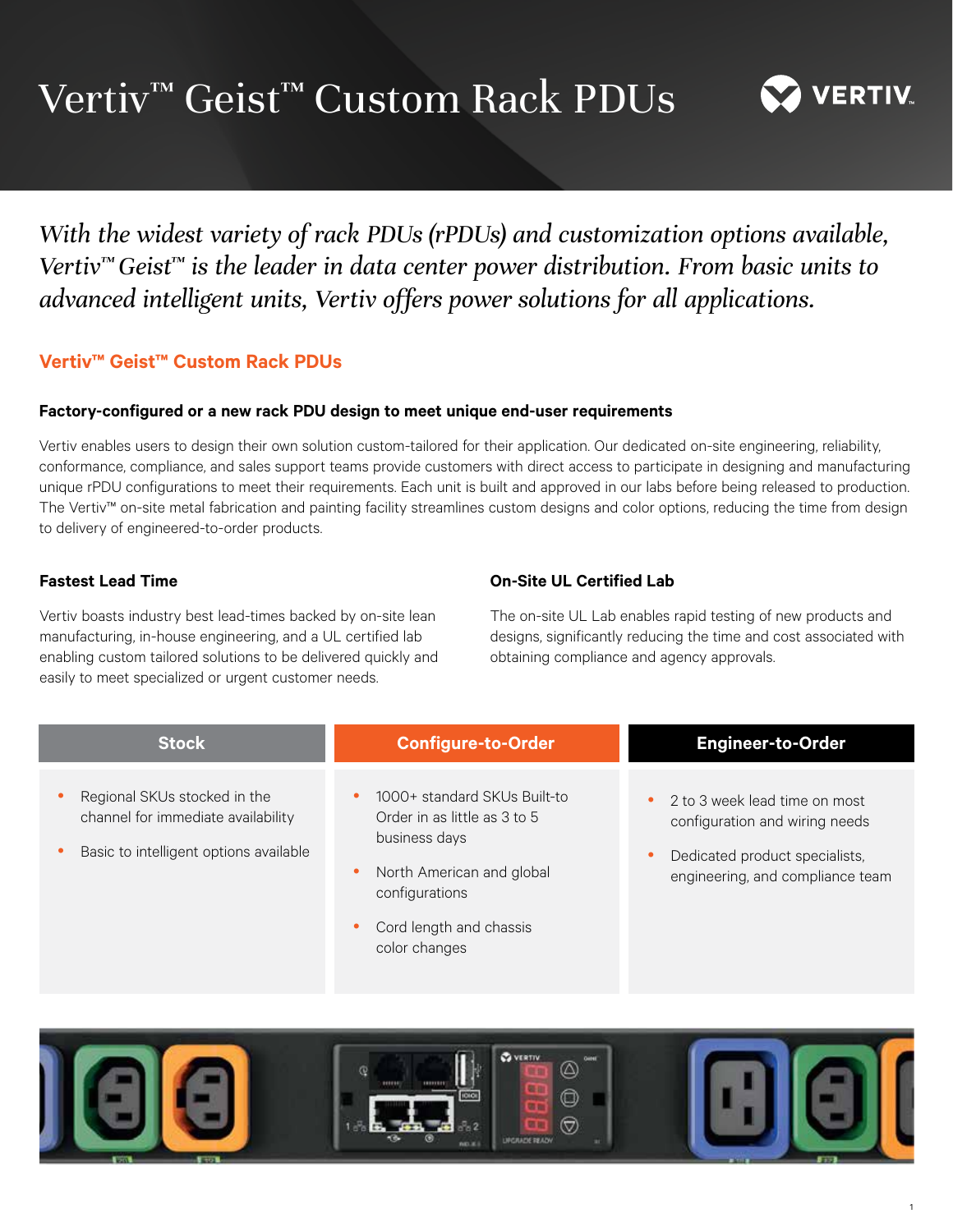## **Global Availability with Regional Manufacturing**

All rack PDUs shipped within the Americas are manufactured in Lincoln, Nebraska. A second manufacturing plant in Taunton, UK services the EMEA market, and a third manufacturing plant in Jiangmen, China supplies the APAC market, ensuring prompt delivery worldwide.



# **High Quality Standards with 100% Testing**

100% testing ensures every rPDU manufactured by Vertiv functions as designed prior to shipment.

## **Unbeatable Reliability**

Vertiv™ Geist™ intelligent rPDUs pass a rigorous battery of independent accuracy testing. The tests ensure users that Vertiv™ rPDUs measure within 1 percent accuracy of power readings and within 1 percent of the voltage, frequency and temperature readings.

# **Cost Competitive**

Lean manufacturing processes enable locally made products to be competitively priced globally.

## **Factory direct customer support**

A dedicated sales support team is on-site in region to answer any customer related questions and coordinate special requests with the engineering and compliance teams.

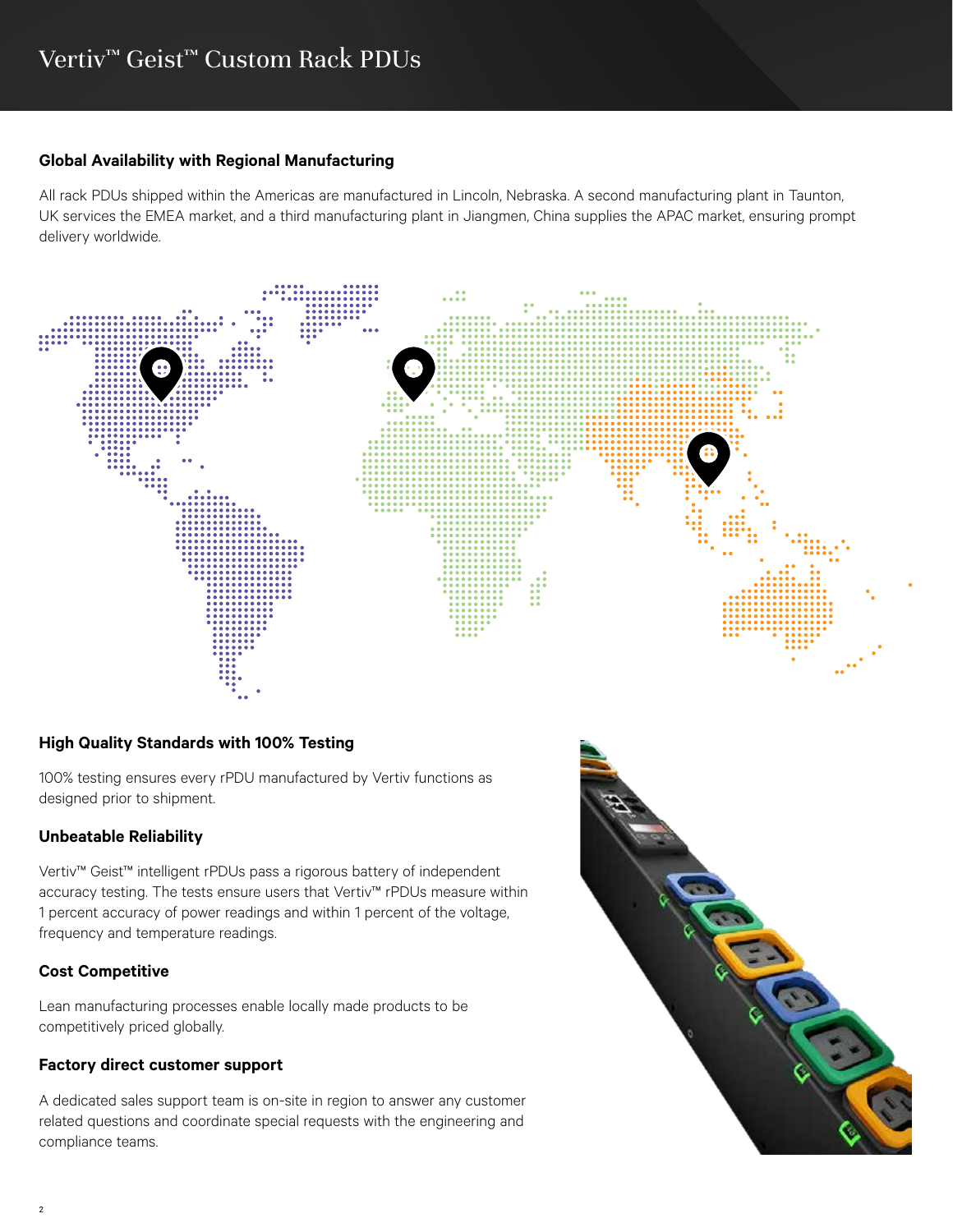

# **Configure-to-Order Options**

Vertiv's product architecture allows users to tailor power distribution units to their exact needs. Simple factory options like cord length, plug type, outlet type, color, and colored chassis eliminate the need for field modifications. Vertiv™ offers thousands of factory-configurable rPDUs in as little as 3 to 5 business days.

## **Factory Configurable Family Types**

Basic, Metered, Monitored, Switched, UPDU

**Voltage** 100-415V

## **Power Configuration** Single and Three Phase

**Amperage** 10A-63A, custom capabilities >63A

**Mount Style** Vertical (Zero U) and Horizontal (1U, 2U, 3U)

## **Chassis Color Options**



**Input Cord Length Modification** As specified

**Conformance**



## **Outlet Capacity, Type, and Color** Up to 48 outlets

- U-Lock C13, U-Lock C19,
- P-Lock Combination Outlet C13/C19
- Region-specific Outlets





Outlets are color-coded corresponding to each feed and sub-circuit to help ensure load balancing is easily achieved.

#### **Plug Types**

A wide range of NEMA, IEC, Clipsal, and other global plug types available including Straight-Blade, Twist-Lock, and Pin-and-Sleeve plugs.